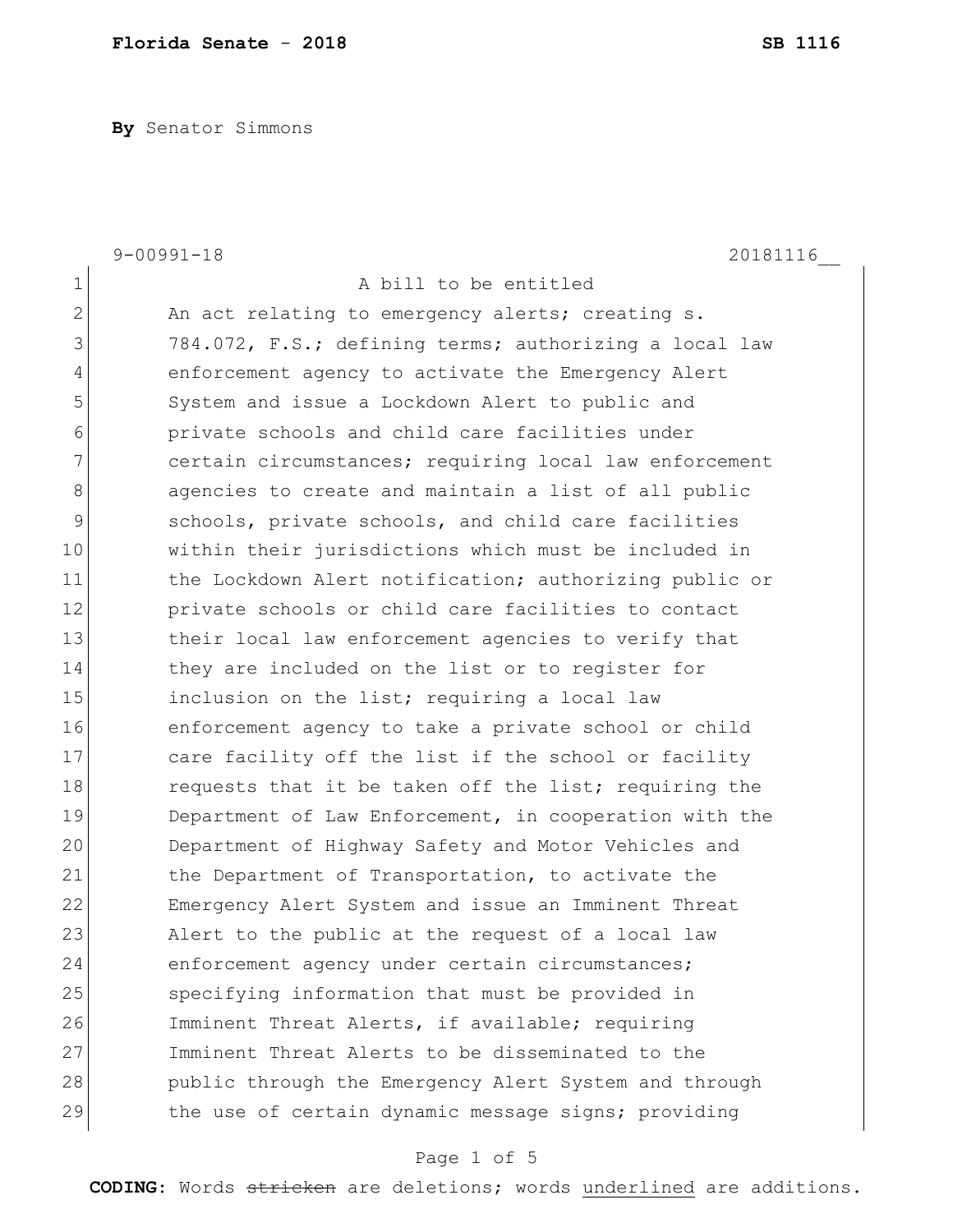|    | $9 - 00991 - 18$<br>20181116                                     |
|----|------------------------------------------------------------------|
| 30 | that the agency responsible for posting the Imminent             |
| 31 | Threat Alert on the dynamic message sign does not                |
| 32 | violate this section if certain traffic emergency                |
| 33 | information is displayed on the sign in lieu of the              |
| 34 | alert; providing an effective date.                              |
| 35 |                                                                  |
| 36 | Be It Enacted by the Legislature of the State of Florida:        |
| 37 |                                                                  |
| 38 | Section 1. Section 784.072, Florida Statutes, is created to      |
| 39 | read:                                                            |
| 40 | 784.072 Notification of imminent threat to schools and           |
| 41 | child care facilities or the public; Lockdown Alert; Imminent    |
| 42 | Threat Alert.-                                                   |
| 43 | (1) As used in this section, the term:                           |
| 44 | (a) "Child care facility" has the same meaning as in s.          |
| 45 | 402.302.                                                         |
| 46 | "Imminent Threat Alert" means a notification issued<br>(b)       |
| 47 | pursuant to subsection (3) which informs the public that an      |
| 48 | imminent threat exists such that the lives and safety of people  |
| 49 | are endangered, including, but not limited to, instances in      |
| 50 | which a person suspected of killing or causing serious bodily    |
| 51 | injury to another person or assaulting another person with a     |
| 52 | deadly weapon has fled the scene of the offense.                 |
| 53 | (c) "Lockdown Alert" means a notification issued pursuant        |
| 54 | to subsection (2) which informs public schools, private schools, |
| 55 | and child care facilities that an imminent threat exists,        |
| 56 | including, but not limited to, instances in which a person       |
| 57 | suspected of killing or causing serious bodily injury to another |
| 58 | person or assaulting another person with a deadly weapon has     |
|    |                                                                  |

# Page 2 of 5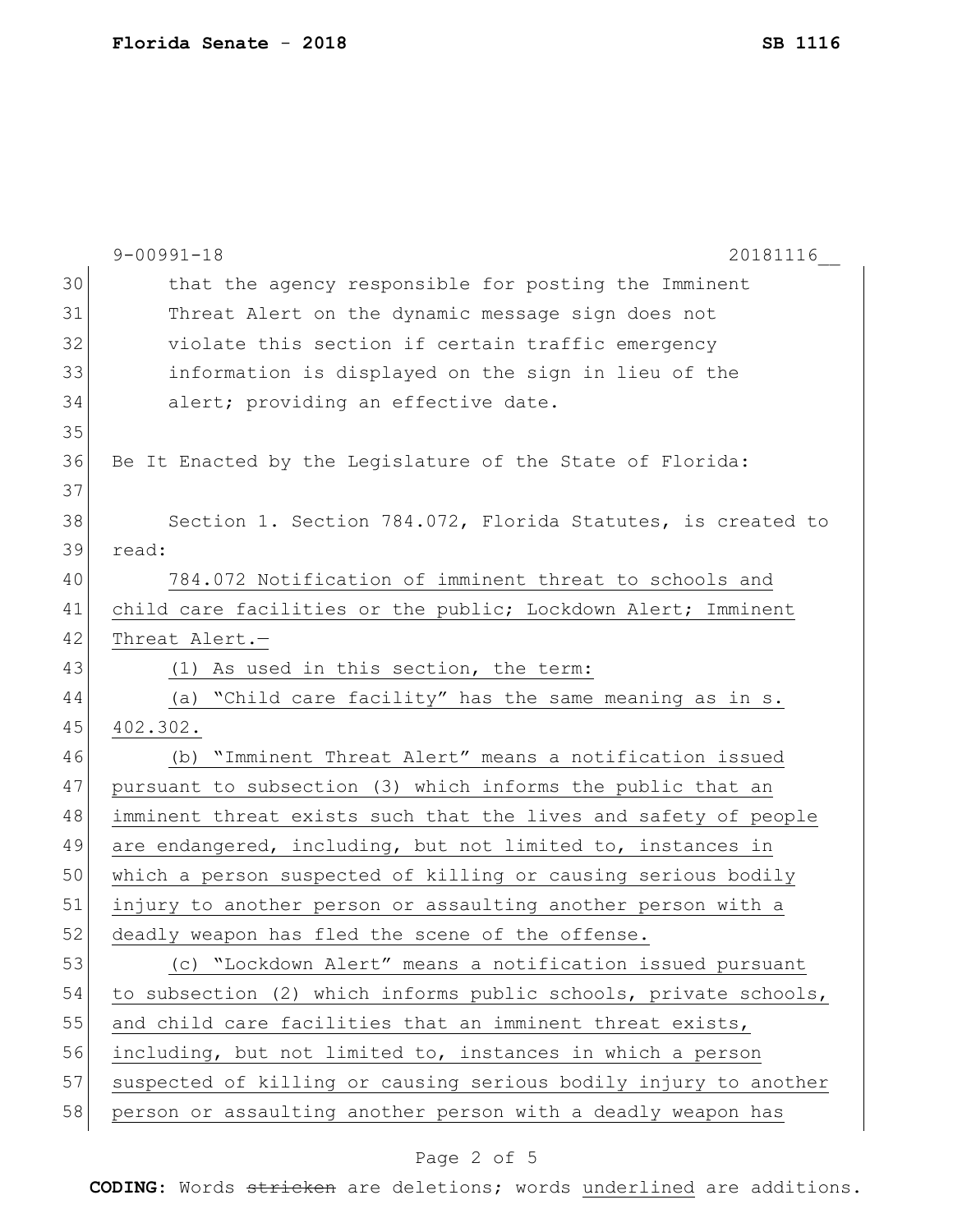|    | $9 - 00991 - 18$<br>20181116                                     |
|----|------------------------------------------------------------------|
| 59 | fled the scene of the offense. The alert advises the schools and |
| 60 | facilities to lock their doors and encourages persons in those   |
| 61 | schools and facilities to remain in lockdown and be vigilant in  |
| 62 | watching for and reporting any suspicious activity.              |
| 63 | (d) "Private school" has the same meaning as in s. 1002.01.      |
| 64 | (2) (a) A local law enforcement agency that has jurisdiction     |
| 65 | over the scene of an incident giving rise to an imminent threat  |
| 66 | to the public may activate the Emergency Alert System and issue  |
| 67 | a Lockdown Alert to all public and private schools and child     |
| 68 | care facilities that it determines are at risk, given their      |
| 69 | proximity to the incident, including an incident in which the    |
| 70 | following conditions are satisfied:                              |
| 71 | 1. A person has been killed or has suffered serious bodily       |
| 72 | injury or a person has been assaulted with a deadly weapon by    |
| 73 | another person.                                                  |
| 74 | 2. The person suspected of committing the offense has fled       |
| 75 | the scene.                                                       |
| 76 | 3. The law enforcement agency investigating the offense has      |
| 77 | determined that the suspect poses an imminent threat to the      |
| 78 | public safety.                                                   |
| 79 | (b) For purposes of complying with this subsection, each         |
| 80 | local law enforcement agency shall create and maintain a list of |
| 81 | all public schools, private schools, and child care facilities   |
| 82 | within its jurisdiction.                                         |
| 83 | (c) A public or private school or child care facility may        |
| 84 | contact local law enforcement agencies to verify that it is      |
| 85 | included on the list of those that will receive a Lockdown Alert |
| 86 | or to register to be included on the list. A local law           |
| 87 | enforcement agency must take a private school or child care      |

# Page 3 of 5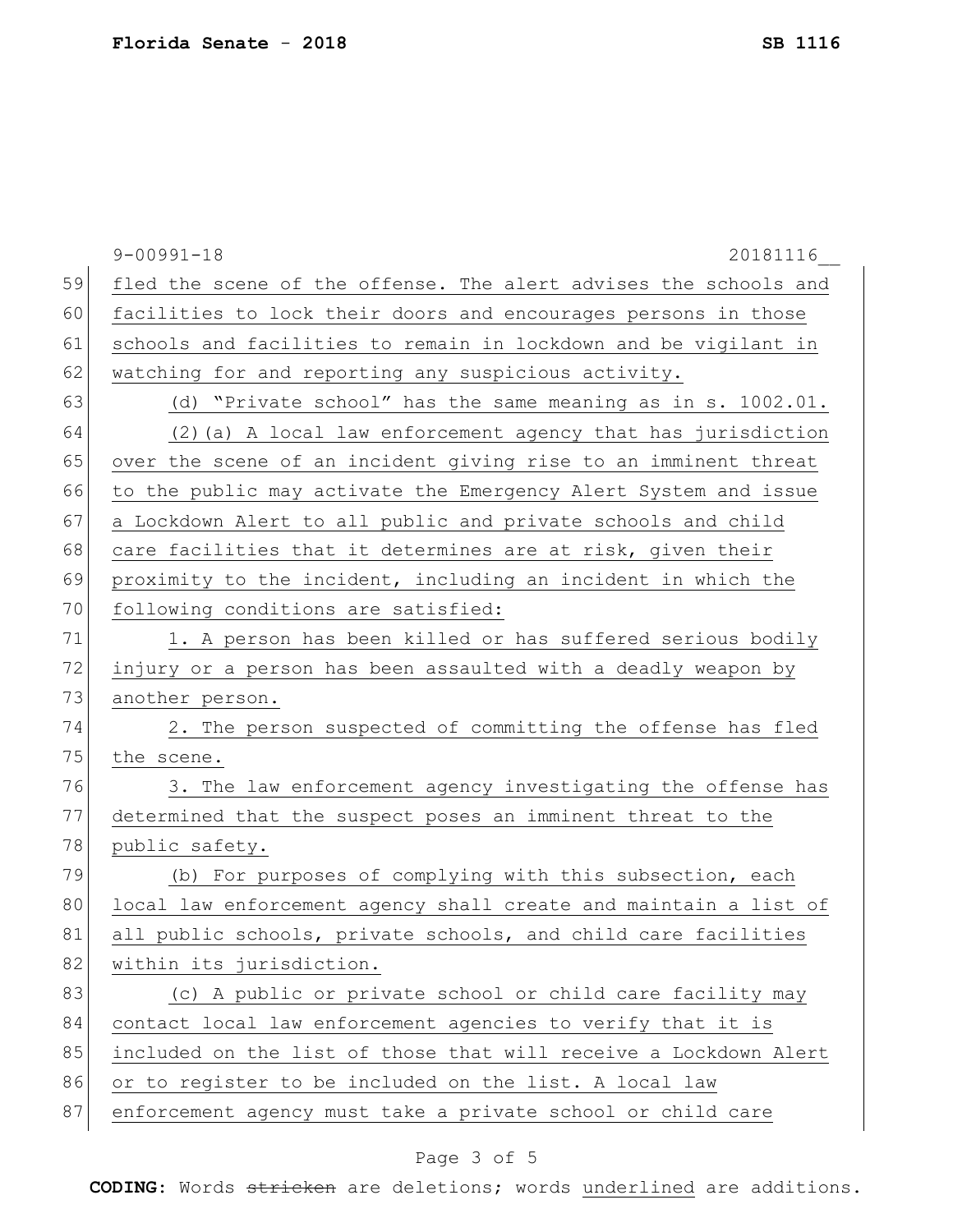|     | $9 - 00991 - 18$<br>20181116                                     |
|-----|------------------------------------------------------------------|
| 88  | facility off the list if the school or facility requests that it |
| 89  | be taken off the list.                                           |
| 90  | (3) At the request of a local law enforcement agency, the        |
| 91  | Department of Law Enforcement, in cooperation with the           |
| 92  | Department of Highway Safety and Motor Vehicles and the          |
| 93  | Department of Transportation, must activate the Emergency Alert  |
| 94  | System and issue an Imminent Threat Alert to the public when the |
| 95  | local law enforcement agency confirms that an imminent threat to |
| 96  | the public exists, including, but not limited to, circumstances  |
| 97  | in which the following conditions have been satisfied:           |
| 98  | (a) A person has been killed or has suffered serious bodily      |
| 99  | injury or a person has been assaulted with a deadly weapon by    |
| 100 | another person.                                                  |
| 101 | (b) The person suspected of committing the offense has fled      |
| 102 | the scene.                                                       |
| 103 | (c) The law enforcement agency has determined that the           |
| 104 | suspect poses an imminent threat to the public safety.           |
| 105 | (4) An Imminent Threat Alert must, to the extent                 |
| 106 | practicable, provide a detailed description of a suspect's       |
| 107 | vehicle or other means of escape, the license plate number of    |
| 108 | the suspect's vehicle, or any other available information that   |
| 109 | may assist in averting further harm or in the apprehending of    |
| 110 | the suspect.                                                     |
| 111 | (5) (a) An Imminent Threat Alert must be immediately             |
| 112 | disseminated to the public through the Emergency Alert System    |
| 113 | and through the use of the dynamic message signs that are        |
| 114 | located along the State Highway System.                          |
| 115 | (b) If a traffic emergency arises requiring that                 |
| 116 | information pertaining to the traffic emergency be displayed on  |
|     |                                                                  |

# Page 4 of 5